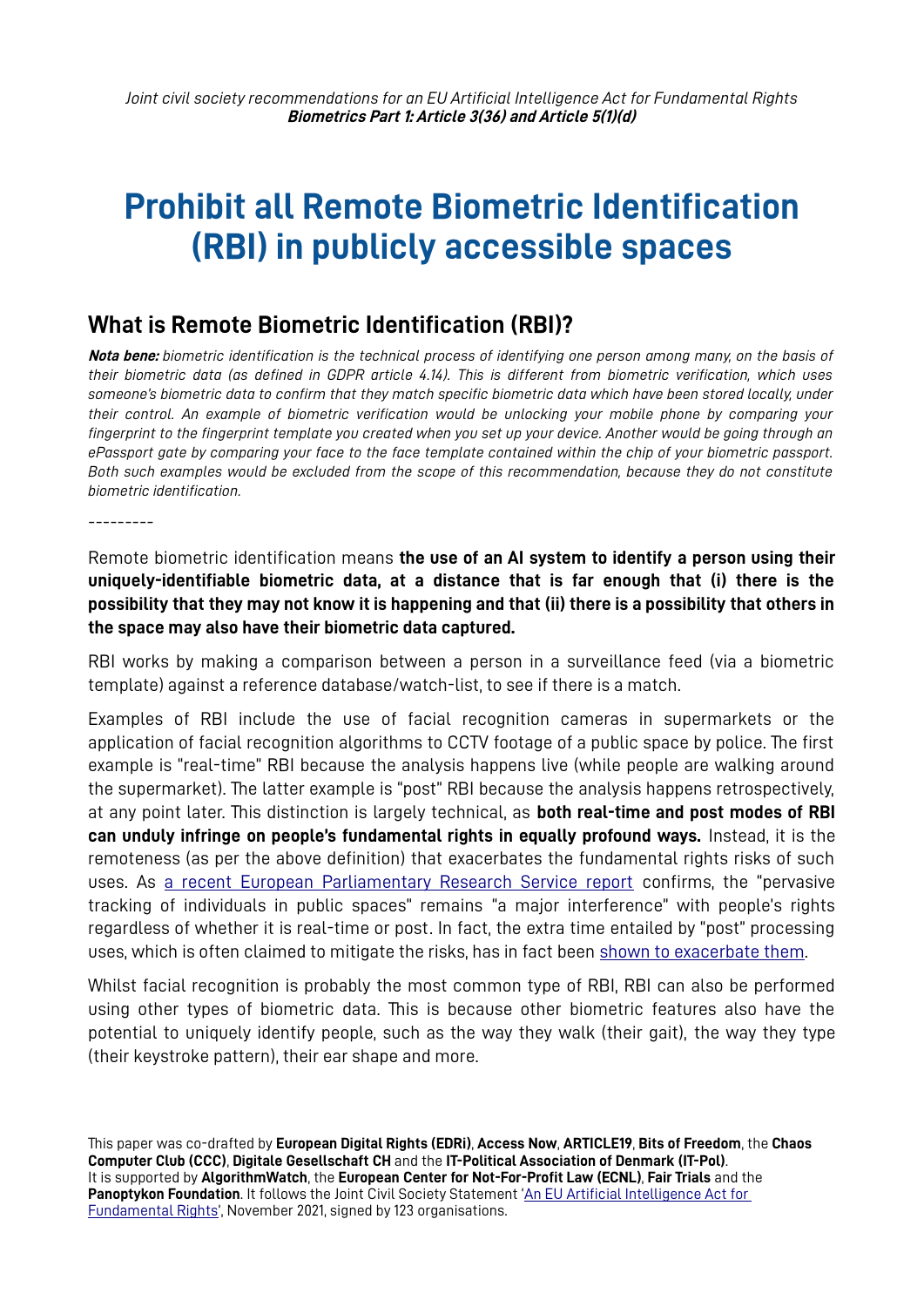*Joint civil society recommendations for an EU Artificial Intelligence Act for Fundamental Rights* **Biometrics Part 1: Article 3(36) and Article 5(1)(d)**

## **What do we define as RBI in publicly accessible spaces?**

The use of **RBI in publicly accessible spaces refers to the location in which people being surveilled may or will have their biometric data captured or processed**. For example, if cameras or sensors are installed in a street or park, the location of surveillance would clearly be a publicly accessible space. Any person in that space would have their biometric features scanned, as the use of RBI fundamentally precludes warranted, targeted use against specific individuals only. As called for by the European Data Protection Board (EDPB) and Supervisor (EDPS), [the same](https://edpb.europa.eu/system/files/2021-06/edpb-edps_joint_opinion_ai_regulation_en.pdf) principle must also apply in online [publicly accessible] spaces.

The notion of 'publicly accessible space' in the AI Act should include any place which any person can in theory access, even if they have to pay to do so. This includes online equivalents, privatised spaces such as airports and train stations, sports arenas and healthcare facilities, as well as spaces that are essential for access to public services. **This wide definition must be preserved**.

## **Will banning 'RBI in publicly accessible spaces' stop biometric mass surveillance?**

People across the EU have called to "[ban biometric mass surveillance](https://reclaimyourface.eu/)". The use of RBI in publicly accessible spaces (whether real-time or post) is one of a number of ways that [the use of](https://edri.org/our-work/new-edri-report-reveals-depths-of-biometric-mass-surveillance-in-germany-the-netherlands-and-poland/) biometric data by governments and companies has led to [mass surveillance](https://edri.org/our-work/new-edri-report-reveals-depths-of-biometric-mass-surveillance-in-germany-the-netherlands-and-poland/), due to the inherently disproportionate nature of this generalised surveillance.

Other uses of biometric and related data can also lead to [mass surveillance](https://edri.org/our-work/blog-ban-biometric-mass-surveillance/) and severe violations of rights and freedoms. See our related papers on **emotion recognition**, **biometric categorisation**, and how to **strictly regulate high-risk uses of biometrics in AI systems** for a comprehensive approach. EU lawmakers must also resist the expansion of underlying biometric surveillance infrastructures, for example through the proposed expansion of the Prüm (II) framework, the EURODAC Regulation, and the broader EU interoperability database infrastructure.

### **Why we need a prohibition on all RBI in publicly accessible spaces**

Over 200 civil society groups across [Europe](https://reclaimyourface.eu/) and [globally](https://www.accessnow.org/ban-biometric-surveillance/), the [EDPS](https://edpb.europa.eu/system/files/2021-06/edpb-edps_joint_opinion_ai_regulation_en.pdf) [and](https://edpb.europa.eu/system/files/2021-06/edpb-edps_joint_opinion_ai_regulation_en.pdf) [EDPB](https://edpb.europa.eu/system/files/2021-06/edpb-edps_joint_opinion_ai_regulation_en.pdf), the [European](https://edri.org/our-work/celebrating-a-strong-european-parliament-stance-on-ai-in-law-enforcement/) [Parliament](https://edri.org/our-work/celebrating-a-strong-european-parliament-stance-on-ai-in-law-enforcement/) and the [UN High Commissioner for Human Rights](https://www.ohchr.org/EN/NewsEvents/Pages/DisplayNews.aspx?NewsID=27469&LangID=E) have all highlighted the unacceptable threat that the use of RBI in publicly accessible spaces, including online, poses to fundamental **rights to privacy, data protection, equality, non-discrimination, freedom of expression and information, peaceful assembly and association, liberty, dignity, and the presumption of innocence, as well as to basic principles of democracy, media freedom and the rule of law**.

This paper was co-drafted by **European Digital Rights (EDRi)**, **Access Now**, **ARTICLE19**, **Bits of Freedom**, the **Chaos Computer Club (CCC)**, **Digitale Gesellschaft CH** and the **IT-Political Association of Denmark (IT-Pol)**. It is supported by **AlgorithmWatch**, the **European Center for Not-For-Profit Law (ECNL)**, **Fair Trials** and the **Panoptykon Foundation**. It follows the Joint Civil Society Statement '[An EU Artificial Intelligence Act for](https://edri.org/wp-content/uploads/2021/12/Political-statement-on-AI-Act.pdf)  [Fundamental Rights'](https://edri.org/wp-content/uploads/2021/12/Political-statement-on-AI-Act.pdf), November 2021, signed by 123 organisations.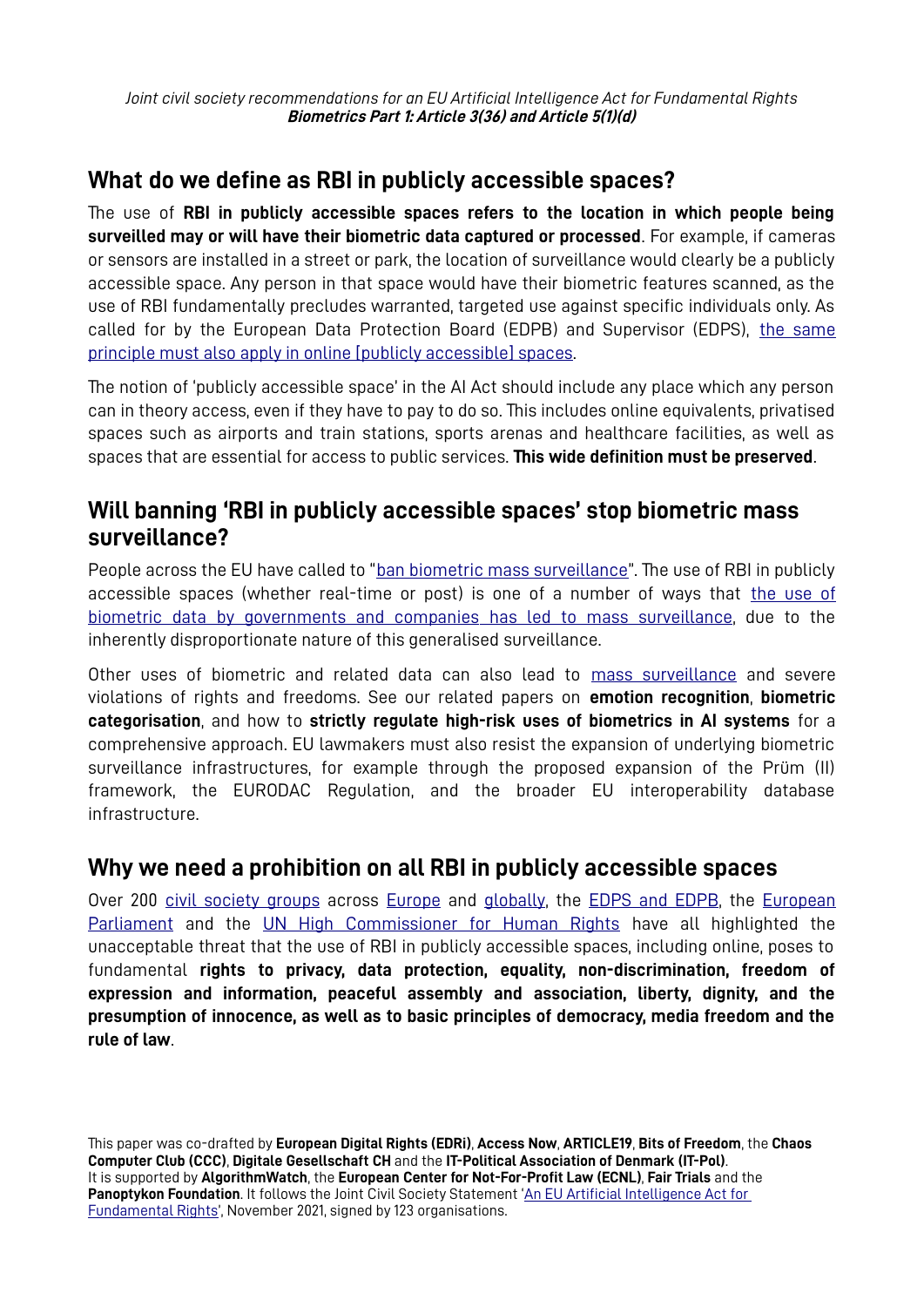*Joint civil society recommendations for an EU Artificial Intelligence Act for Fundamental Rights* **Biometrics Part 1: Article 3(36) and Article 5(1)(d)**

RBI is designed to scan every person who appears in a surveillance feed. If the feed covers an area of publicly-accessible space, this means that every person who passes through will have their biometric data scanned. The Italian DPA has confirmed that this constitutes a form of mass [surveillance,](https://www.garanteprivacy.it/web/guest/home/docweb/-/docweb-display/docweb/9575842) even if the data of people who are not on the watch-list are deleted quickly. That's because whether or not you are in the database, the knowledge that you may be scanned has a profound '**chilling effect**' on your rights and freedoms.

These risks and harms can apply equally strongly whether those deploying RBI systems are law enforcement agents, public authorities (such as councils or municipal governments), privatised service providers or commercial actors, and whether the processing is real-time or post. Current rules in the General Data Protection Regulation (GDPR) contain provisions which have been widely abused to conduct biometric mass surveillance, creating a huge burden on data protection authorities to try to stop these uses, and demonstrating the need for a clear prohibition at EU level. Furthermore, rules on the processing of biometric data in the Law Enforcement Directive (LED) have been circumvented at a national level, and the Directive has not yet been effectively enforced across the EU.

According to human rights expert Dr Nóra Ni Loideain, **the weak approach to prohibiting RBI in the proposed AI Act is [likely in conflict with EU fundamental rights](https://infolawcentre.blogs.sas.ac.uk/2021/08/04/a-trustworthy-framework-that-respects-fundamental-rights-the-draft-eu-ai-act-and-police-use-of-biometrics/)** [and with CJEU case law](https://infolawcentre.blogs.sas.ac.uk/2021/08/04/a-trustworthy-framework-that-respects-fundamental-rights-the-draft-eu-ai-act-and-police-use-of-biometrics/). [T he](https://edri.org/our-work/edri-submits-response-to-the-european-commission-ai-adoption-consultation/) worryingly-limited scope of the proposed ban fails to tackle equally harmful non-lawenforcement uses and "post" uses, threatens to undermine existing data protection rules, and makes exceptions for broad mass surveillance practices. In this way, **Article 5.1 currently provides more of a blueprint for biometric mass surveillance practices than a legal limitation.**

This paper was co-drafted by **European Digital Rights (EDRi)**, **Access Now**, **ARTICLE19**, **Bits of Freedom**, the **Chaos Computer Club (CCC)**, **Digitale Gesellschaft CH** and the **IT-Political Association of Denmark (IT-Pol)**. It is supported by **AlgorithmWatch**, the **European Center for Not-For-Profit Law (ECNL)**, **Fair Trials** and the **Panoptykon Foundation**. It follows the Joint Civil Society Statement '[An EU Artificial Intelligence Act for](https://edri.org/wp-content/uploads/2021/12/Political-statement-on-AI-Act.pdf)  [Fundamental Rights'](https://edri.org/wp-content/uploads/2021/12/Political-statement-on-AI-Act.pdf), November 2021, signed by 123 organisations.